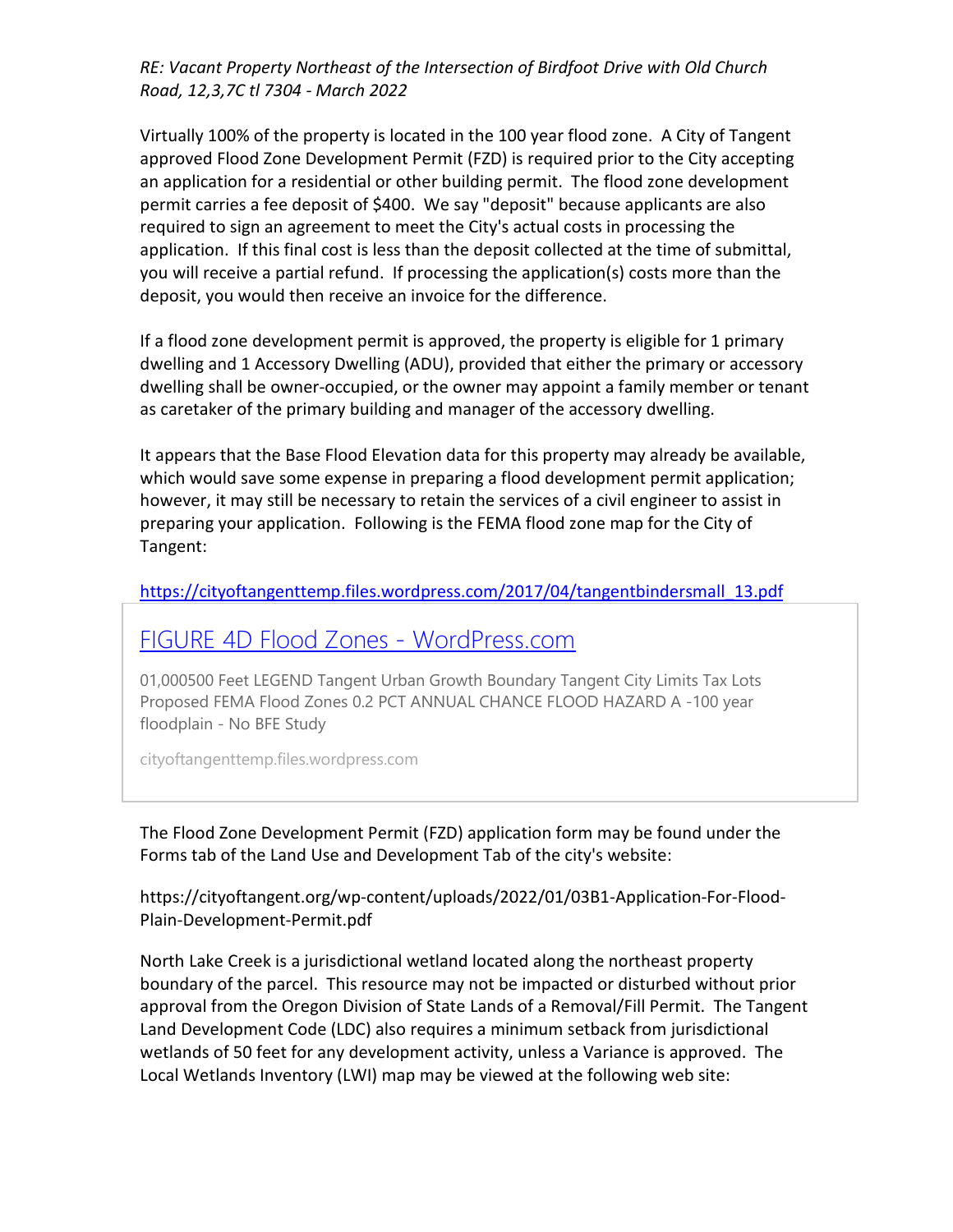*RE: Vacant Property Northeast of the Intersection of Birdfoot Drive with Old Church Road, 12,3,7C tl 7304 - March 2022 Page 2*

https://docs.dsl.state.or.us/PublicReview/0/doc/863332/Electronic.aspx

Unless combined with an application for a Conditional Use Permit, Variance, or similar land use action, Flood Zone Development (FZD) requests are decided at the Administrative (staff) level, and typically require around 21-30 days from the date of submittal to a decision. Upon approval of an FZD, the City will accept building permit(s) for the property.

If you have further questions, please feel free to contact the City Planner, Mr. Creed Eckert, at 541-223-3312, creed333@live.com; the City Engineer, Mr. Ryan Quiqley at 541-405-4520, rquigley@dyerpart.com; or the City Manager, Mr. Joe Samaniego, at 541- 928-1020, jsamaniego@cityoftangent.org.

Best wishes for your potential project.